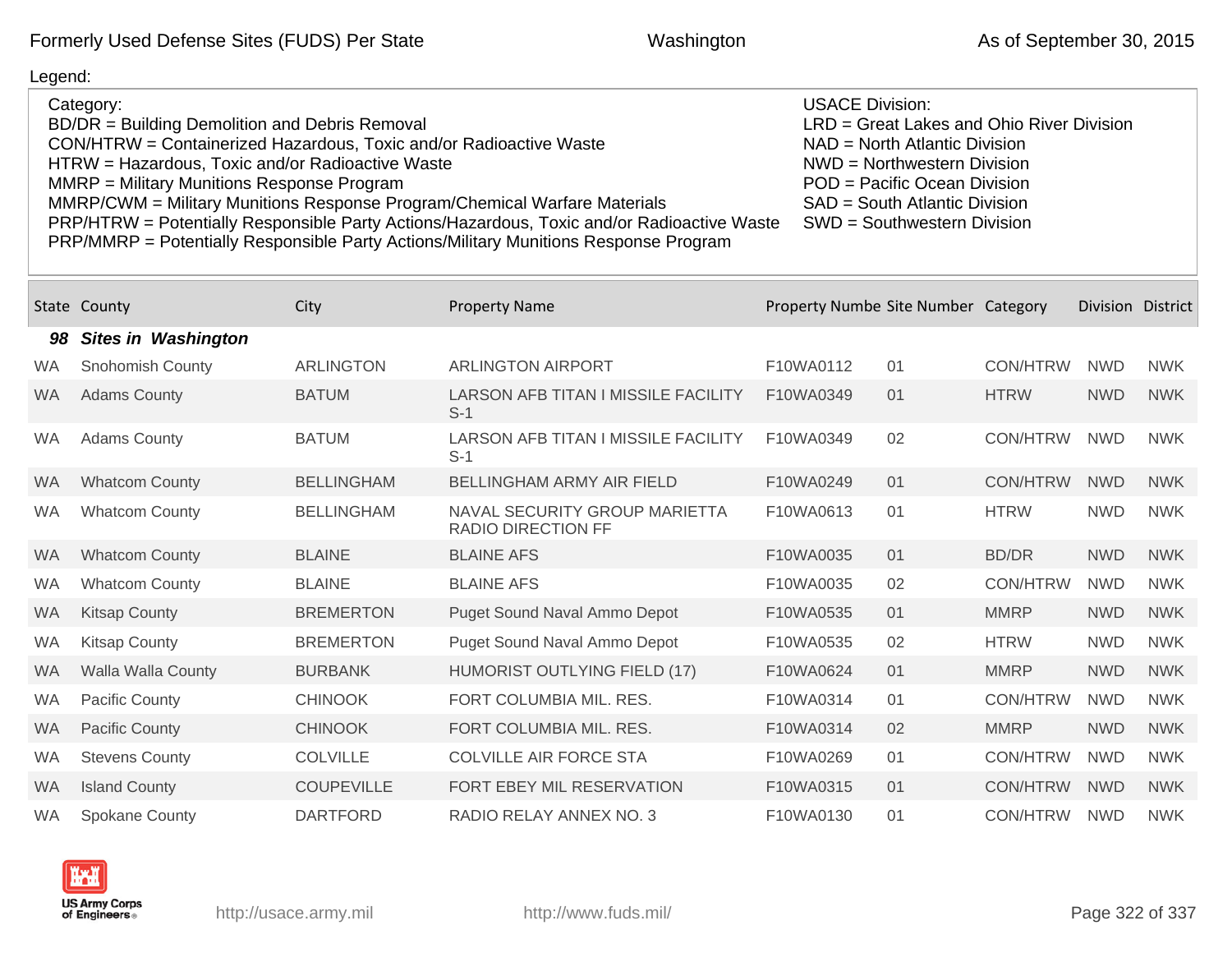| Category:                                                                                  | <b>USACE Division:</b>                    |
|--------------------------------------------------------------------------------------------|-------------------------------------------|
| BD/DR = Building Demolition and Debris Removal                                             | LRD = Great Lakes and Ohio River Division |
| CON/HTRW = Containerized Hazardous, Toxic and/or Radioactive Waste                         | $NAD = North Atlantic Division$           |
| HTRW = Hazardous, Toxic and/or Radioactive Waste                                           | $NWD = Northwestern Division$             |
| MMRP = Military Munitions Response Program                                                 | POD = Pacific Ocean Division              |
| MMRP/CWM = Military Munitions Response Program/Chemical Warfare Materials                  | SAD = South Atlantic Division             |
| PRP/HTRW = Potentially Responsible Party Actions/Hazardous, Toxic and/or Radioactive Waste | SWD = Southwestern Division               |
| PRP/MMRP = Potentially Responsible Party Actions/Military Munitions Response Program       |                                           |

| State     | County                  | City              | <b>Property Name</b>                             | Property Numbe Site Number Category |    |                 | Division District |            |
|-----------|-------------------------|-------------------|--------------------------------------------------|-------------------------------------|----|-----------------|-------------------|------------|
| <b>WA</b> | <b>Lincoln County</b>   | <b>DAVENPORT</b>  | RADIO RELAY ANNEX NO 7                           | F10WA0137                           | 01 | <b>CON/HTRW</b> | <b>NWD</b>        | <b>NWK</b> |
| <b>WA</b> | <b>King County</b>      | <b>DES MOINES</b> | NIKE MIDWAY 43                                   | F10WA0515                           | 01 | <b>BD/DR</b>    | <b>NWD</b>        | <b>NWK</b> |
| <b>WA</b> | <b>King County</b>      | <b>DES MOINES</b> | <b>NIKE MIDWAY 43</b>                            | F10WA0515                           | 02 | <b>HTRW</b>     | <b>NWD</b>        | <b>NWK</b> |
| <b>WA</b> | <b>Grant County</b>     | <b>EPHRATA</b>    | <b>EPHRATA AF BASE</b>                           | F10WA0281                           | 00 | <b>MMRP</b>     | <b>NWD</b>        | <b>NWK</b> |
| <b>WA</b> | <b>Grant County</b>     | <b>EPHRATA</b>    | EPHRATA ARMY NG GD FAC                           | F10WA0282                           | 01 | <b>CON/HTRW</b> | <b>NWD</b>        | <b>NWK</b> |
| <b>WA</b> | <b>Grant County</b>     | <b>EPHRATA</b>    | EPHRATA GROUND TO GROUND<br><b>GUNNERY RANGE</b> | F10WA0581                           | 01 | <b>MMRP</b>     | <b>NWD</b>        | <b>NWK</b> |
| <b>WA</b> | <b>Snohomish County</b> | <b>EVERETT</b>    | <b>PAINE FIELD</b>                               | F10WA0038                           | 02 | <b>CON/HTRW</b> | <b>NWD</b>        | <b>NWK</b> |
| <b>WA</b> | Snohomish County        | <b>EVERETT</b>    | <b>PAINE FIELD</b>                               | F10WA0038                           | 03 | <b>HTRW</b>     | <b>NWD</b>        | <b>NWK</b> |
| <b>WA</b> | <b>Snohomish County</b> | <b>EVERETT</b>    | <b>PAINE FIELD</b>                               | F10WA0038                           | 04 | <b>MMRP</b>     | <b>NWD</b>        | <b>NWK</b> |
| <b>WA</b> | Snohomish County        | <b>EVERETT</b>    | <b>PAINE FIELD</b>                               | F10WA0038                           | 05 | <b>HTRW</b>     | <b>NWD</b>        | <b>NWK</b> |
| <b>WA</b> | <b>Snohomish County</b> | <b>EVERETT</b>    | <b>PAINE FIELD</b>                               | F10WA0038                           | 06 | MMRP/CWM        | <b>NWD</b>        | <b>NWK</b> |
| <b>WA</b> | <b>Snohomish County</b> | <b>EVERETT</b>    | SILVER LAKE AWS STATION                          | F10WA0448                           | 01 | <b>BD/DR</b>    | <b>NWD</b>        | <b>NWK</b> |
| <b>WA</b> | <b>Clallam County</b>   | <b>FORKS</b>      | NAS-QUILLAYUTE                                   | F10WA0121                           | 01 | <b>CON/HTRW</b> | <b>NWD</b>        | <b>NWK</b> |
| <b>WA</b> | <b>Clallam County</b>   | <b>FORKS</b>      | NAS-QUILLAYUTE                                   | F10WA0121                           | 02 | <b>HTRW</b>     | <b>NWD</b>        | <b>NWK</b> |
| <b>WA</b> | <b>Pacific County</b>   | <b>ILWACO</b>     | <b>FORT CANBY</b>                                | F10WA0118                           | 01 | <b>CON/HTRW</b> | <b>NWD</b>        | <b>NWK</b> |
| <b>WA</b> | Pend Oreille County     | <b>IONE</b>       | IONE GAP FILLER (P-60A)                          | F10WA0111                           | 01 | <b>CON/HTRW</b> | <b>NWD</b>        | <b>NWK</b> |
| <b>WA</b> | <b>King County</b>      | <b>ISSAQUAH</b>   | <b>COUGAR MT, NIKE 20</b>                        | F10WA0013                           | 01 | <b>HTRW</b>     | <b>NWD</b>        | <b>NWK</b> |

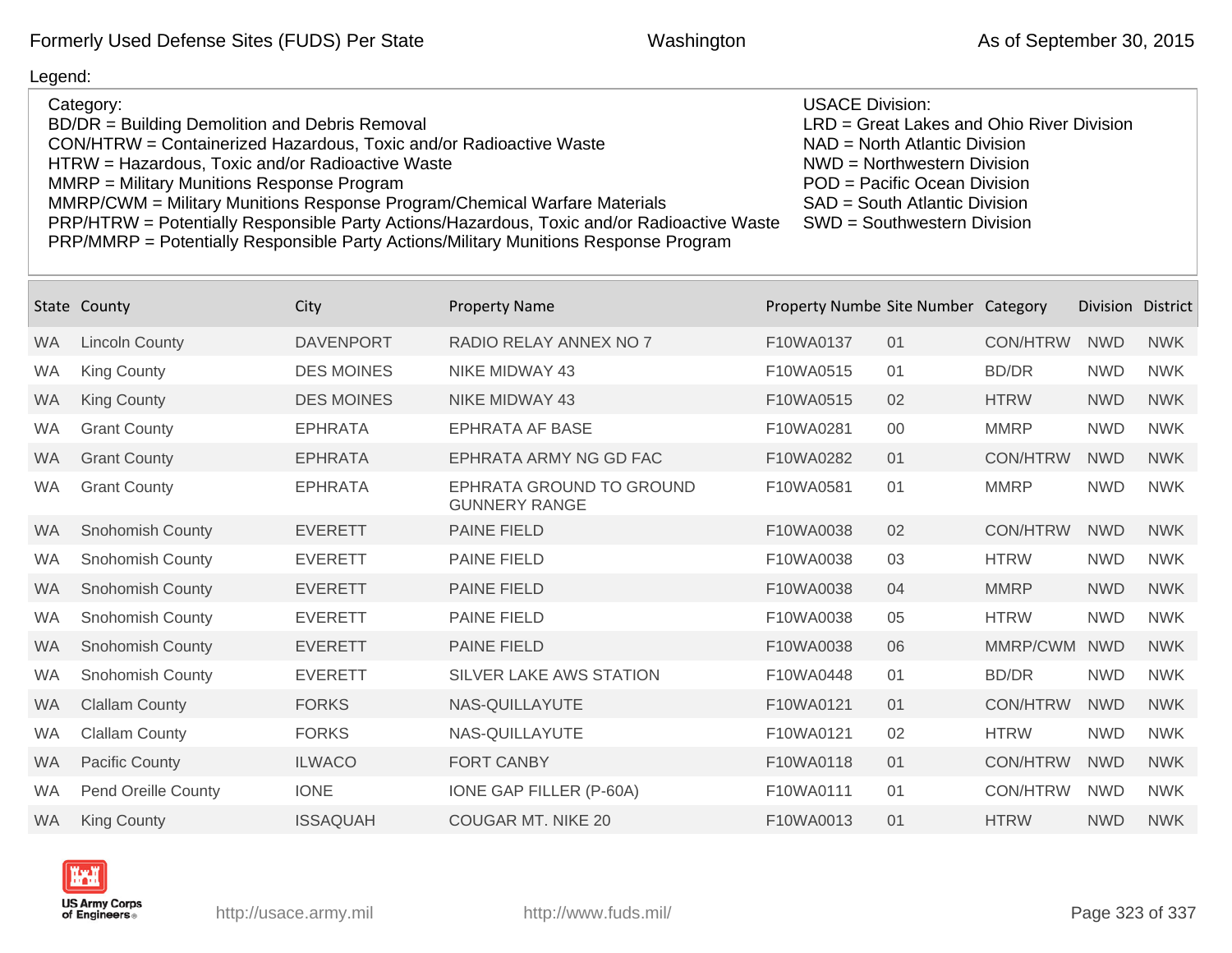### Legend: Category: BD/DR = Building Demolition and Debris Removal CON/HTRW = Containerized Hazardous, Toxic and/or Radioactive Waste HTRW = Hazardous, Toxic and/or Radioactive Waste MMRP = Military Munitions Response Program MMRP/CWM = Military Munitions Response Program/Chemical Warfare Materials PRP/HTRW = Potentially Responsible Party Actions/Hazardous, Toxic and/or Radioactive Waste PRP/MMRP = Potentially Responsible Party Actions/Military Munitions Response Program USACE Division: LRD = Great Lakes and Ohio River Division NAD = North Atlantic Division NWD = Northwestern Division POD = Pacific Ocean Division SAD = South Atlantic Division SWD = Southwestern Division

|           | State County          | City              | <b>Property Name</b>           | Property Numbe Site Number Category |    |                 | Division District |            |
|-----------|-----------------------|-------------------|--------------------------------|-------------------------------------|----|-----------------|-------------------|------------|
| WA        | <b>King County</b>    | <b>ISSAQUAH</b>   | <b>COUGAR MT, NIKE 20</b>      | F10WA0013                           | 02 | <b>CON/HTRW</b> | <b>NWD</b>        | <b>NWK</b> |
| <b>WA</b> | <b>King County</b>    | <b>ISSAQUAH</b>   | <b>COUGAR MT. NIKE 20</b>      | F10WA0013                           | 03 | <b>BD/DR</b>    | <b>NWD</b>        | <b>NWK</b> |
| <b>WA</b> | <b>King County</b>    | <b>ISSAQUAH</b>   | <b>COUGAR MTN. AAA SITE</b>    | F10WA0422                           | 01 | <b>CON/HTRW</b> | <b>NWD</b>        | <b>NWK</b> |
| <b>WA</b> | <b>King County</b>    | <b>KENT</b>       | YOUNGS LAKE NIKE 32-33         | F10WA0090                           | 01 | <b>HTRW</b>     | <b>NWD</b>        | <b>NWK</b> |
| <b>WA</b> | King County           | <b>KENT</b>       | YOUNGS LAKE NIKE 32-33         | F10WA0090                           | 02 | <b>CON/HTRW</b> | <b>NWD</b>        | <b>NWK</b> |
| <b>WA</b> | <b>Kitsap County</b>  | <b>KINGSTON</b>   | <b>KINGSTON NIKE 92</b>        | F10WA0087                           | 01 | <b>BD/DR</b>    | <b>NWD</b>        | <b>NWK</b> |
| <b>WA</b> | <b>Kitsap County</b>  | <b>KINGSTON</b>   | KINGSTON NIKE 92               | F10WA0087                           | 02 | <b>CON/HTRW</b> | <b>NWD</b>        | <b>NWK</b> |
| <b>WA</b> | <b>Kitsap County</b>  | <b>KINGSTON</b>   | KINGSTON NIKE 92               | F10WA0087                           | 03 | <b>HTRW</b>     | <b>NWD</b>        | <b>NWK</b> |
| <b>WA</b> | <b>Skagit County</b>  | <b>LA CONNER</b>  | <b>FORT WHITMAN</b>            | F10WA0323                           | 01 | <b>BD/DR</b>    | <b>NWD</b>        | <b>NWK</b> |
| <b>WA</b> | <b>Kitsap County</b>  | <b>MANCHESTER</b> | <b>MANCHESTER AAA SITE</b>     | F10WA0420                           | 01 | <b>CON/HTRW</b> | <b>NWD</b>        | <b>NWK</b> |
| <b>WA</b> | <b>Kitsap County</b>  | <b>MANCHESTER</b> | <b>MANCHESTER ANNEX</b>        | F10WA0119                           | 01 | <b>CON/HTRW</b> | <b>NWD</b>        | <b>NWK</b> |
| <b>WA</b> | <b>Kitsap County</b>  | <b>MANCHESTER</b> | <b>MANCHESTER ANNEX</b>        | F10WA0119                           | 02 | <b>HTRW</b>     | <b>NWD</b>        | <b>NWK</b> |
| <b>WA</b> | Snohomish County      | <b>MARYSVILLE</b> | <b>TULALIP MUNITIONS DEPOT</b> | F10WA0050                           | 01 | MMRP/CWM        | <b>NWD</b>        | <b>NWK</b> |
| <b>WA</b> | <b>Spokane County</b> | <b>MICA PEAK</b>  | RADIO RELAY ANNEX NO 5         | F10WA0132                           | 01 | <b>CON/HTRW</b> | <b>NWD</b>        | <b>NWK</b> |
| <b>WA</b> | <b>Grant County</b>   | <b>MOSES LAKE</b> | <b>LARSON AIR FORCE BASE</b>   | F10WA0347                           | 01 | <b>CON/HTRW</b> | <b>NWD</b>        | <b>NWK</b> |
| <b>WA</b> | <b>Grant County</b>   | <b>MOSES LAKE</b> | <b>LARSON AIR FORCE BASE</b>   | F10WA0347                           | 02 | <b>HTRW</b>     | <b>NWD</b>        | <b>NWK</b> |
| <b>WA</b> | <b>Grant County</b>   | <b>MOSES LAKE</b> | <b>LARSON AIR FORCE BASE</b>   | F10WA0347                           | 03 | PRP/HTRW        | <b>NWD</b>        | <b>NWS</b> |
| <b>WA</b> | <b>Pacific County</b> | <b>NASELLE</b>    | <b>NASELLE AFS</b>             | F10WA0206                           | 01 | <b>CON/HTRW</b> | <b>NWD</b>        | <b>NWK</b> |

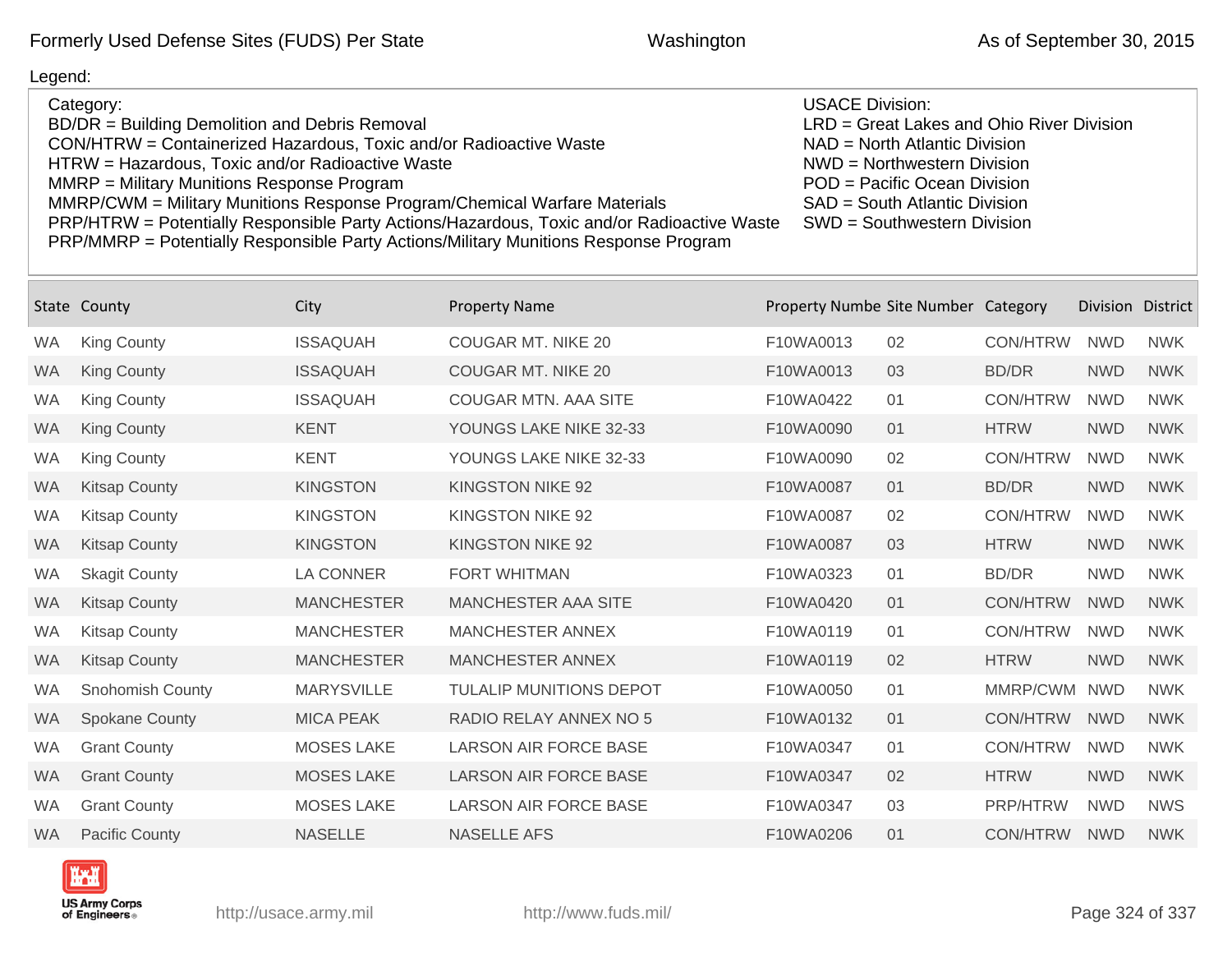| Category:                                                                                  | USACE Division:                           |
|--------------------------------------------------------------------------------------------|-------------------------------------------|
| BD/DR = Building Demolition and Debris Removal                                             | LRD = Great Lakes and Ohio River Division |
| CON/HTRW = Containerized Hazardous, Toxic and/or Radioactive Waste                         | $NAD = North Atlantic Division$           |
| HTRW = Hazardous, Toxic and/or Radioactive Waste                                           | NWD = Northwestern Division               |
| MMRP = Military Munitions Response Program                                                 | POD = Pacific Ocean Division              |
| MMRP/CWM = Military Munitions Response Program/Chemical Warfare Materials                  | SAD = South Atlantic Division             |
| PRP/HTRW = Potentially Responsible Party Actions/Hazardous, Toxic and/or Radioactive Waste | SWD = Southwestern Division               |
| PRP/MMRP = Potentially Responsible Party Actions/Military Munitions Response Program       |                                           |

|           | State County           | City                 | <b>Property Name</b>                                | Property Numbe Site Number Category |    |                 | Division District |            |
|-----------|------------------------|----------------------|-----------------------------------------------------|-------------------------------------|----|-----------------|-------------------|------------|
| <b>WA</b> | <b>Pacific County</b>  | <b>NASELLE</b>       | <b>NASELLE AFS</b>                                  | F10WA0206                           | 02 | <b>BD/DR</b>    | <b>NWD</b>        | <b>NWK</b> |
| <b>WA</b> | Douglas County         | <b>NO CITY</b>       | <b>EPHRATA BOMBING TARGET</b>                       | F10WA0283                           | 01 | <b>MMRP</b>     | <b>NWD</b>        | <b>NWK</b> |
| <b>WA</b> | Douglas County         | <b>NO CITY</b>       | EPHRATA PATTERN BOMBING RANGE                       | F10WA0579                           | 01 | <b>MMRP</b>     | <b>NWD</b>        | <b>NWK</b> |
| <b>WA</b> | <b>Kitsap County</b>   | <b>OLALLA</b>        | <b>OLALLA NIKE 62</b>                               | F10WA0089                           | 01 | <b>CON/HTRW</b> | <b>NWD</b>        | <b>NWK</b> |
| <b>WA</b> | <b>Kitsap County</b>   | <b>OLALLA</b>        | <b>OLALLA NIKE 62</b>                               | F10WA0089                           | 02 | <b>HTRW</b>     | <b>NWD</b>        | <b>NWK</b> |
| <b>WA</b> | <b>Franklin County</b> | <b>PASCO</b>         | <b>BAXTER OUTLYING FIELD (7)</b>                    | F10WA0616                           | 01 | <b>MMRP</b>     | <b>NWD</b>        | <b>NWK</b> |
| <b>WA</b> | <b>Franklin County</b> | <b>PASCO</b>         | <b>COYOTE OUTLYING FIELD (19)</b>                   | F10WA0626                           | 01 | <b>MMRP</b>     | <b>NWD</b>        | <b>NWK</b> |
| <b>WA</b> | <b>Franklin County</b> | <b>PASCO</b>         | <b>WHEATLAND OUTLYING FIELD (8)</b>                 | F10WA0617                           | 01 | <b>MMRP</b>     | <b>NWD</b>        | <b>NWK</b> |
| <b>WA</b> | <b>Clallam County</b>  | PORT ANGELES         | <b>CAMP HAYDEN</b>                                  | F10WA0261                           | 01 | <b>CON/HTRW</b> | <b>NWD</b>        | <b>NWK</b> |
| <b>WA</b> | <b>Clallam County</b>  | <b>PORT ANGELES</b>  | PORT ANGELES COMBAT RANGE                           | F10WA0033                           | 01 | <b>MMRP</b>     | <b>NWD</b>        | <b>NWK</b> |
| WA        | <b>Kitsap County</b>   | PORT BLAKELY         | FORT WARD-BAINBRIDGE ISLAND AAA<br><b>BATTERY 7</b> | F10WA0117                           | 01 | <b>CON/HTRW</b> | <b>NWD</b>        | <b>NWK</b> |
| <b>WA</b> | Jefferson County       | <b>PORT TOWNSEND</b> | FORT FLAGLER MIL RES                                | F10WA0316                           | 01 | <b>CON/HTRW</b> | <b>NWD</b>        | <b>NWK</b> |
| <b>WA</b> | Jefferson County       | PORT TOWNSEND        | <b>FORT FLAGLER MIL RES</b>                         | F10WA0316                           | 02 | <b>MMRP</b>     | <b>NWD</b>        | <b>NWK</b> |
| <b>WA</b> | Jefferson County       | PORT TOWNSEND        | <b>FORT FLAGLER MIL RES</b>                         | F10WA0316                           | 05 | <b>MMRP</b>     | <b>NWD</b>        | <b>NWK</b> |
| <b>WA</b> | Jefferson County       | PORT TOWNSEND        | <b>FORT TOWNSEND</b>                                | F10WA0322                           | 01 | <b>MMRP</b>     | <b>NWD</b>        | <b>NWK</b> |
| <b>WA</b> | Jefferson County       | PORT TOWNSEND        | <b>FORT WORDEN</b>                                  | F10WA0324                           | 01 | <b>CON/HTRW</b> | <b>NWD</b>        | <b>NWK</b> |
| <b>WA</b> | Jefferson County       | PORT TOWNSEND        | <b>FORT WORDEN</b>                                  | F10WA0324                           | 02 | <b>HTRW</b>     | <b>NWD</b>        | <b>NWK</b> |

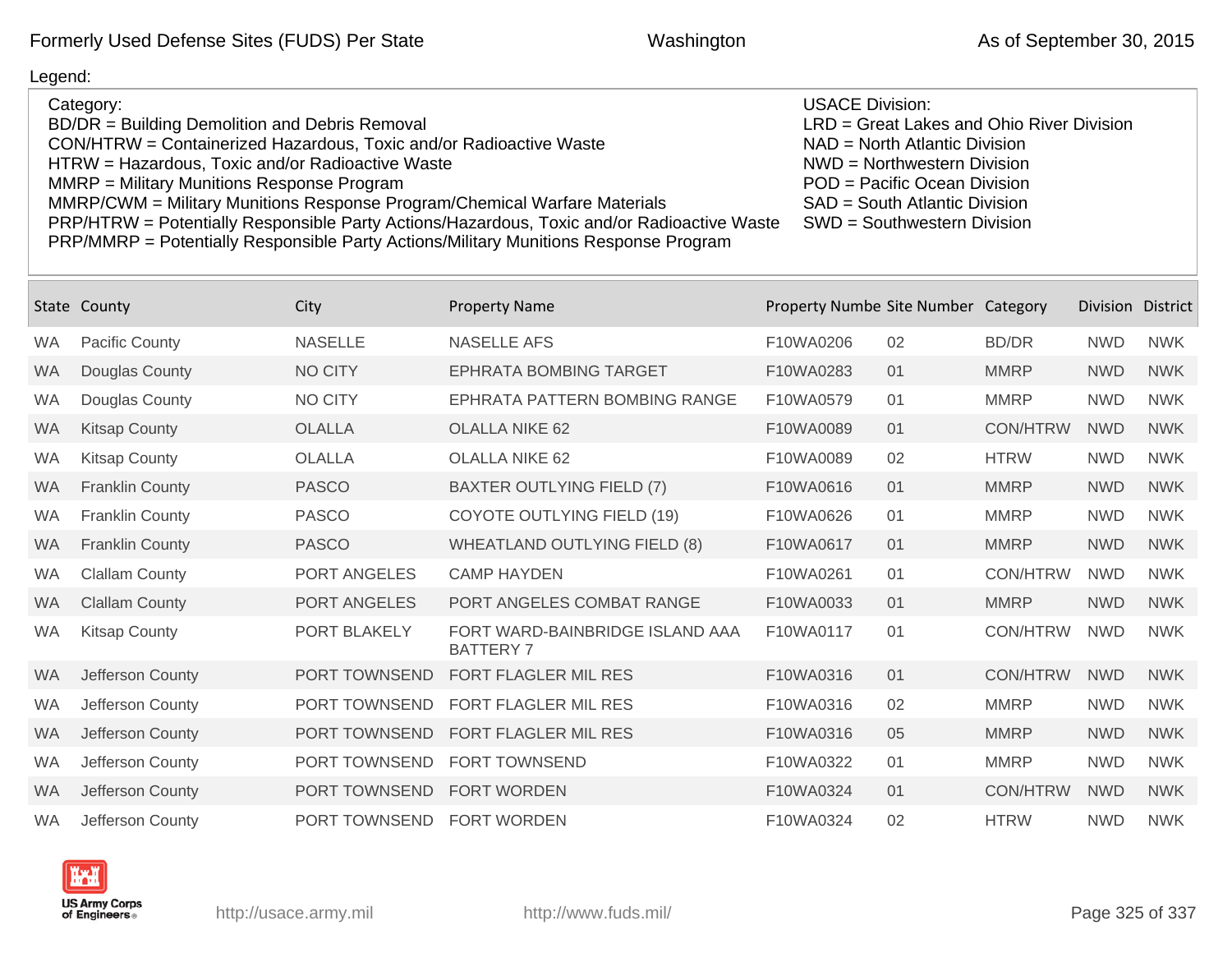| Category:                                                                                  | <b>USACE Division:</b>                    |
|--------------------------------------------------------------------------------------------|-------------------------------------------|
| BD/DR = Building Demolition and Debris Removal                                             | LRD = Great Lakes and Ohio River Division |
| CON/HTRW = Containerized Hazardous, Toxic and/or Radioactive Waste                         | $NAD = North Atlantic Division$           |
| HTRW = Hazardous, Toxic and/or Radioactive Waste                                           | NWD = Northwestern Division               |
| MMRP = Military Munitions Response Program                                                 | POD = Pacific Ocean Division              |
| MMRP/CWM = Military Munitions Response Program/Chemical Warfare Materials                  | SAD = South Atlantic Division             |
| PRP/HTRW = Potentially Responsible Party Actions/Hazardous, Toxic and/or Radioactive Waste | SWD = Southwestern Division               |
| PRP/MMRP = Potentially Responsible Party Actions/Military Munitions Response Program       |                                           |

| State     | County                | City                                   | <b>Property Name</b>                                | Property Numbe Site Number Category |    |                 | <b>Division</b> | <b>District</b> |
|-----------|-----------------------|----------------------------------------|-----------------------------------------------------|-------------------------------------|----|-----------------|-----------------|-----------------|
| <b>WA</b> | <b>Kitsap County</b>  | <b>POULSBO</b>                         | POULSBO NIKE 81                                     | F10WA0037                           | 01 | <b>CON/HTRW</b> | <b>NWD</b>      | <b>NWK</b>      |
| <b>WA</b> | <b>Lincoln County</b> | <b>REARDAN</b>                         | <b>FAIRCHILD ATLAS E S-9</b>                        | F10WA0296                           | 02 | <b>HTRW</b>     | <b>NWD</b>      | <b>NWK</b>      |
| <b>WA</b> | <b>Lincoln County</b> | <b>REARDAN</b>                         | <b>FAIRCHILD ATLAS E S-9</b>                        | F10WA0296                           | 03 | <b>CON/HTRW</b> | <b>NWD</b>      | <b>NWK</b>      |
| <b>WA</b> | <b>King County</b>    | <b>REDMOND</b>                         | <b>REDMOND NIKE 13-14</b>                           | F10WA0092                           | 01 | <b>CON/HTRW</b> | <b>NWD</b>      | <b>NWK</b>      |
| <b>WA</b> | <b>King County</b>    | <b>REDMOND</b>                         | <b>REDMOND NIKE 13-14</b>                           | F10WA0092                           | 02 | <b>HTRW</b>     | <b>NWD</b>      | <b>NWK</b>      |
| <b>WA</b> | <b>King County</b>    | <b>REDMOND</b>                         | <b>REDMOND NIKE 13-14</b>                           | F10WA0092                           | 03 | <b>HTRW</b>     | <b>NWD</b>      | <b>NWK</b>      |
| <b>WA</b> | San Juan County       | <b>ROCKFORD &amp;</b><br><b>WORLEY</b> | <b>FAIRCHILD AFB ATLAS E S-3</b>                    | F10WA0290                           | 02 | <b>HTRW</b>     | <b>NWD</b>      | <b>NWK</b>      |
| <b>WA</b> | <b>Grant County</b>   | <b>ROYAL CITY</b>                      | <b>LARSON AFB TITAN I MISSILE FACILITY</b><br>$S-3$ | F10WA0351                           | 01 | <b>HTRW</b>     | <b>NWD</b>      | <b>NWK</b>      |
| <b>WA</b> | <b>King County</b>    | <b>SEATTLE</b>                         | AIR FORCE PLANT NO 75                               | F10WA0239                           | 01 | PRP/HTRW        | <b>NWD</b>      | <b>NWS</b>      |
| <b>WA</b> | <b>King County</b>    | <b>SEATTLE</b>                         | NORTHWEST CENTER                                    | F10WA0572                           | 01 | <b>CON/HTRW</b> | <b>NWD</b>      | <b>NWK</b>      |
| <b>WA</b> | <b>King County</b>    | <b>SEATTLE</b>                         | <b>SEATTLE ARMY CHEM PLANT</b>                      | F10WA0416                           | 01 | MMRP/CWM        | <b>NWD</b>      | <b>NWK</b>      |
| <b>WA</b> | <b>King County</b>    | <b>SEATTLE</b>                         | SEATTLE NAVAL SUPPLY DEPOT                          | F10WA0125                           | 01 | <b>MMRP</b>     | <b>NWD</b>      | <b>NWK</b>      |
| <b>WA</b> | <b>Spokane County</b> | <b>SPOKANE</b>                         | <b>FAIRCHILD DEF NIKE 87</b>                        | F10WA0306                           | 01 | <b>PRP/HTRW</b> | <b>NWD</b>      | <b>NWS</b>      |
| <b>WA</b> | <b>Spokane County</b> | <b>SPOKANE</b>                         | <b>FAIRCHILD DEFENSE AREA NIKE 07</b>               | F10WA0303                           | 01 | <b>CON/HTRW</b> | <b>NWD</b>      | <b>NWK</b>      |
| <b>WA</b> | <b>Spokane County</b> | <b>SPOKANE</b>                         | <b>FAIRCHILD DEFENSE AREA NIKE 45</b>               | F10WA0305                           | 01 | <b>CON/HTRW</b> | <b>NWD</b>      | <b>NWK</b>      |
| <b>WA</b> | <b>Spokane County</b> | <b>SPOKANE</b>                         | <b>GEIGER AIRFIELD</b>                              | F10WA0452                           | 01 | <b>HTRW</b>     | <b>NWD</b>      | <b>NWK</b>      |
| <b>WA</b> | <b>Spokane County</b> | <b>SPOKANE</b>                         | <b>GEIGER AIRFIELD</b>                              | F10WA0452                           | 02 | <b>CON/HTRW</b> | <b>NWD</b>      | <b>NWK</b>      |